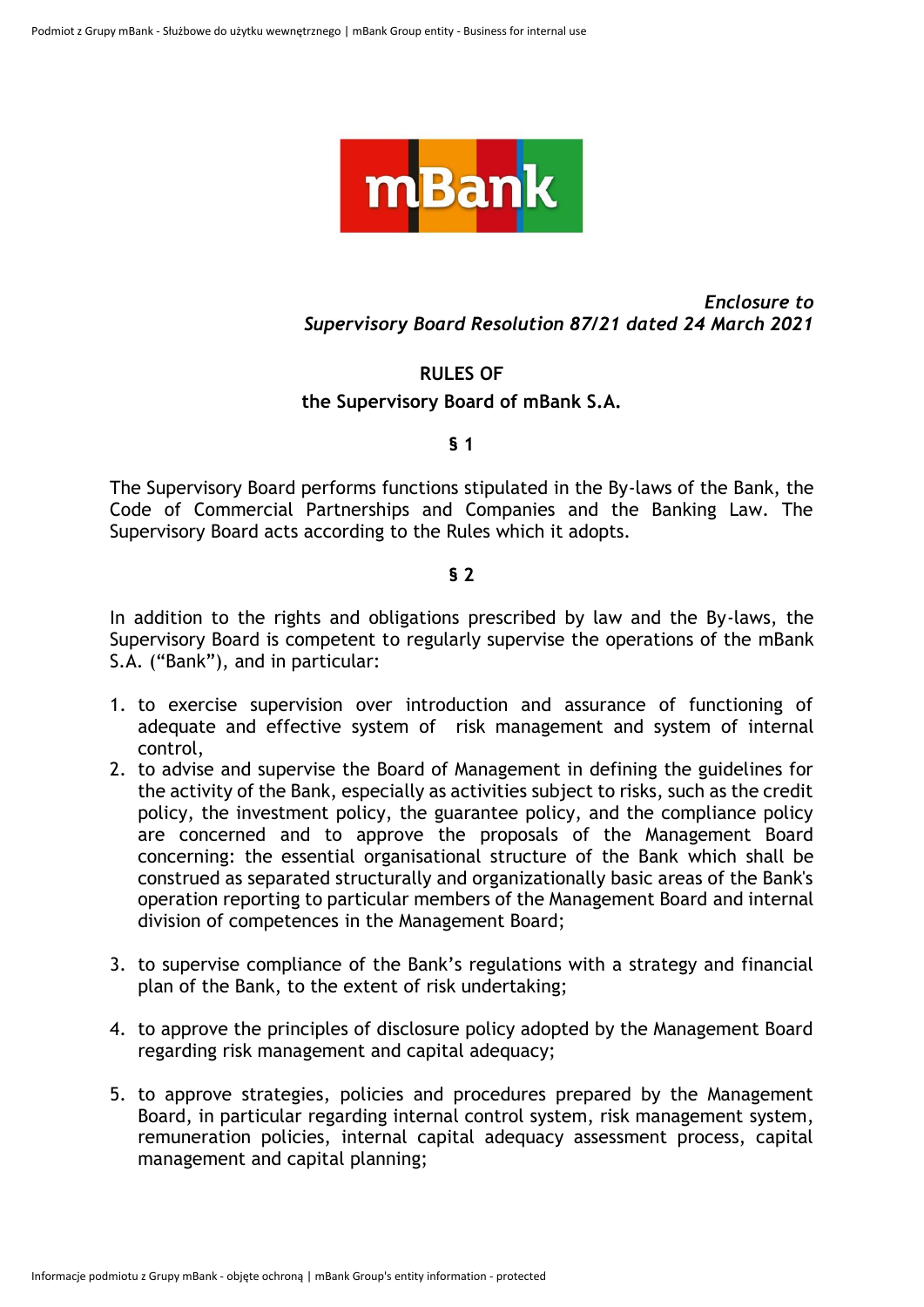- 6. to evaluate annually: adequacy and effectiveness of the risk management system and internal control system, including adequacy and effectiveness of the control function, Compliance Department and Internal Audit Department; efficiency of compliance risk management;
- 7. to review regular and exhaustive reports of the Management Board pertaining to all significant aspects of the activities of the Bank, risks related to its operations as well as risk management and effectiveness tools;
- 8. to draw up a report evaluating the position of the Bank to be tabled to the Ordinary General Meeting and appended to the annual report of the Bank for the previous financial year drafted pursuant to separate regulations;
- 9. approving the Bank's annual financial plans, multi-annual development plans, as well as strategy for the Bank's operations and principles of cautious and stable management of the Bank;
- 10.to review any motions and matters which are subject to resolutions of the General Meeting, including draft resolutions of the General Meeting. The Supervisory Board shall draw up grounds (opinions) for draft resolutions to be tabled for approval of the General Meeting. Such grounds (opinions) and draft resolutions shall be available to the shareholders in accordance with mandatory provisions of law;
- 11.issuance or approval of rules provided for in the By-laws;
- 12.to appoint and dismiss the President, First Deputy President and Deputy Presidents and other Members of the Bank's Management Board in keeping with the procedure and requirements stipulated in the Banking Law Act or other mandatory provisions of any applicable law;
- 13.defining management contracts and setting remuneration for Members of the Board of Management;
- 14.to authorise the Chairman of the Supervisory Board to represent the Bank in agreements with Members of the Management Board including execution of management contracts with Members of the Management Board;
- 15.receipt of information on formation, acquisition, closing and disposal of branches, permanent establishments and parts of a business as well as of initiation and termination of lines of business and fields of activity in advance;
- 16.approval of conclusion or amendment of each significant agreement or arrangement with the Members of the Management Board or the Supervisory Board;
- 17.approval of conclusion, amendment or termination of any significant affiliation agreements or cooperation treaties;
- 18.receipt of information on expected deviations from the annual budget;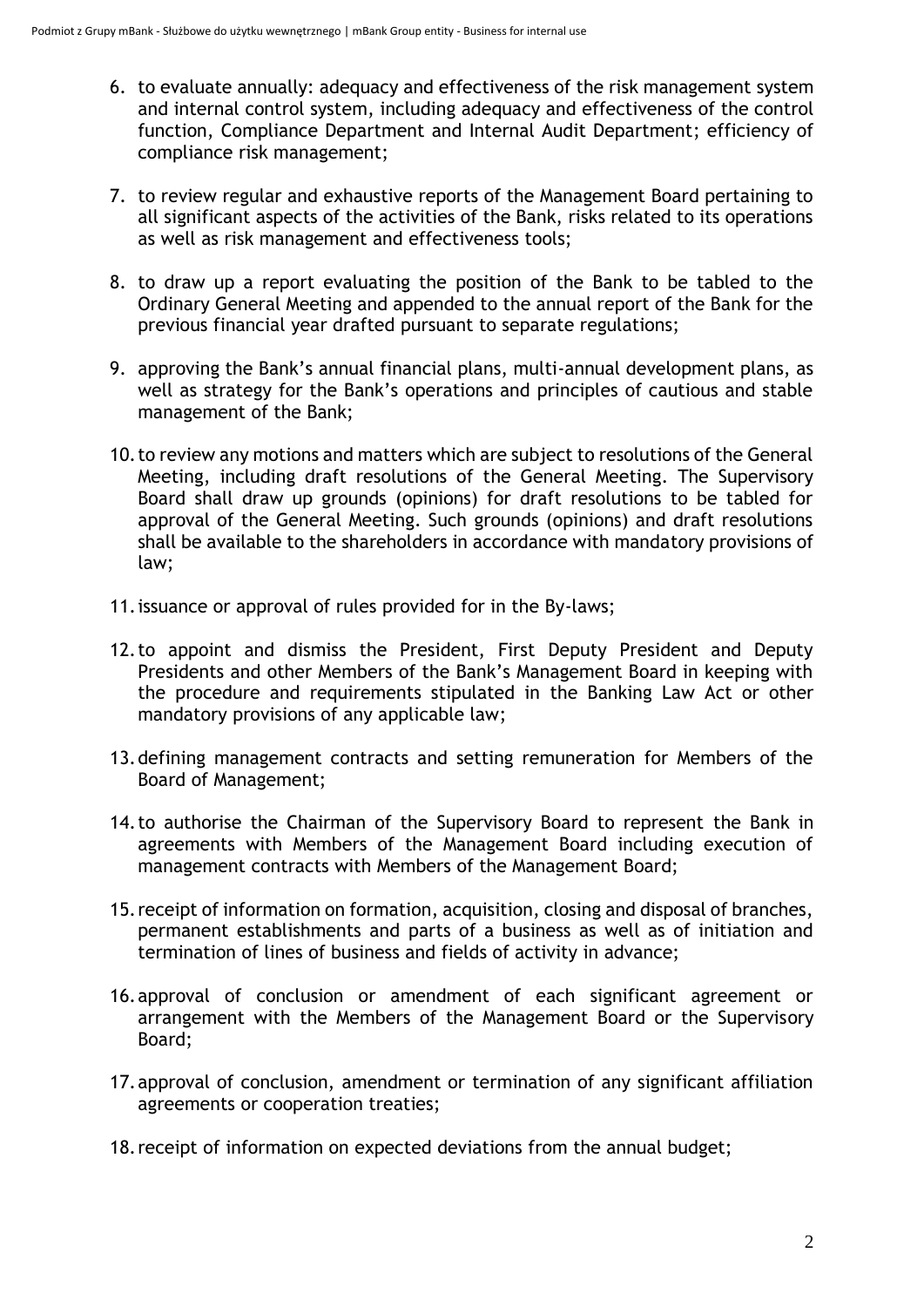- 19.analysis of a report of the Internal Audit Department's director, prepared at least once a year on the basis of audits and reports resulting from monitoring of internal control mechanism effectiveness, in which information on incorrectness, applications and actions undertook in order to eliminate incorrectness is included;
- 20.issuing guidelines for the Management Board's Members regarding the level and structure of remuneration for the top management of the Bank;
- 21.approval of the remuneration policy for each category of persons, whose professional activity has material impact on the Bank's risk profile;
- 22.to approve operational risk management strategy of the Bank prepared by the Management Board, to assess implementation of the strategy and request revisions of the strategy if necessary;
- 23.expressing consent for the Bank's Management Board Members to sit on management boards or supervisory boards of companies outside the Bank's capital group;
- 24.expressing consent for appointment and dismissal of a person managing Internal Audit Department and Compliance Department;
- 25.approval of the rules of functioning of Internal Audit Department and Compliance Department;
- 26.to present, on an annual basis, a report on the assessment of the functioning of the Bank's remuneration policy to the Annual General Meeting to allow the Annual General Meeting to assess if this policy favours development and security of the Bank;
- 27.approval of entering by the Bank into material transaction with an associated entity, to the extent as required by commonly binding provisions of law, applicable to public companies;
- 28.preparation of annual report on remuneration of members of the Management Board and the Supervisory Board, to the extent as required by commonly binding provisions of law, applicable to public companies.

#### **§ 3**

1. The Supervisory Board shall consist of at least 5 Members elected by the General Meeting of Shareholders for a common period of a three-year term of office. Members of the Supervisory Board shall possess knowledge, skills and experience adequate for fulfilling their function and duties entrusted to them and shall guarantee the proper fulfilment of these duties. At least half of the Members of the Supervisory Board, including the Chairman, shall hold Polish citizenship, permanently reside in Poland, speak Polish and have experience on the Polish market which can be used in supervision of the Bank.

2. The Supervisory Board Members' term of office shall expire, at the latest, on the date of the General Meeting which approves the financial statements of the Bank for the last full financial year of holding the function of Supervisory Board Member.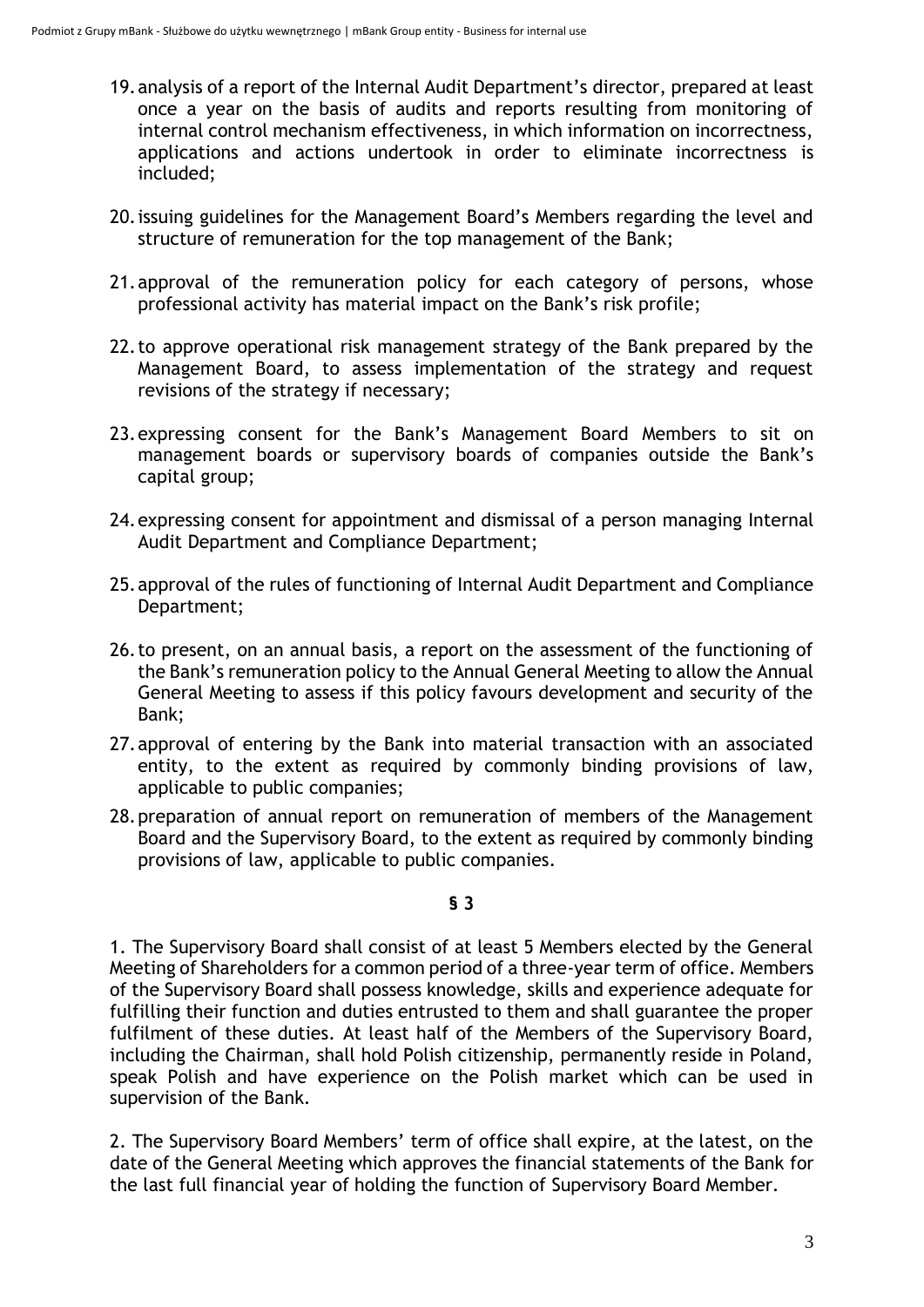3. The mandate of a Supervisory Board Member shall also expire in the case of death, resignation or being recalled. Members of the Supervisory Board may be re-elected. The Supervisory Board shall elect the Chairman and Deputy Chairmen of the Supervisory Board from amongst its Members. Supervisory Board Members may only perform their duties in person.

4. Performing the function in management boards or supervisory boards of other entities by a Member of Supervisory Board is a subject to restrictions stipulated in the Banking Law Act or other mandatory provisions of any applicable law.

#### **§ 4**

1. At least two of the Supervisory Board Members shall be Independent Supervisory Board Members.

2. The criteria of independence of an Independent Supervisory Board Member are stipulated in mandatory provisions of law.

3. No resolution should be passed without the consent of the majority of the Independent Members of the Supervisory Board on the following matters:

a) any benefits provided by the Bank or any entities associated with the Bank to the Members of the Management Board;

 b) associated with the Bank, a member of the Supervisory Board or the consent for the Bank to enter into a significant agreement with an entity Management Board, or entities associated with them.

4. Adoption of resolution in contravention with requirements under section 3 shall not, however affect its validity, if adopted in accordance with the provisions of § 20 sections 1 – 4 of the By-laws of the Bank.

#### **§ 5**

1. A member of the Supervisory Board whose term expired in the course of the joint term of office of the Supervisory Board can be replaced with another person, subject to section 5, and an evaluation of compliance with the requirements stipulated in § 3 section 1.

2. The Supervisory Board may co-opt another person to replace a Supervisory Board Member whose mandate has expired during the common term of office of the Supervisory Board, subject to the provisions of point 5.

3. The mandate of a Supervisory Board Member appointed prior to the end of a given term of office of the Supervisory Board shall expire at the same time as the mandates of the other Members of the Supervisory Board.

4. Appointment of Supervisory Board Members in the course of the duration of the common term of office of the Supervisory Board shall be confirmed by the nearest General Meeting. In the event of refusal to confirm any of the Members of the Supervisory Board so appointed, the General Meeting shall elect a new Member of the Supervisory Board to replace the person whose appointment was not approved.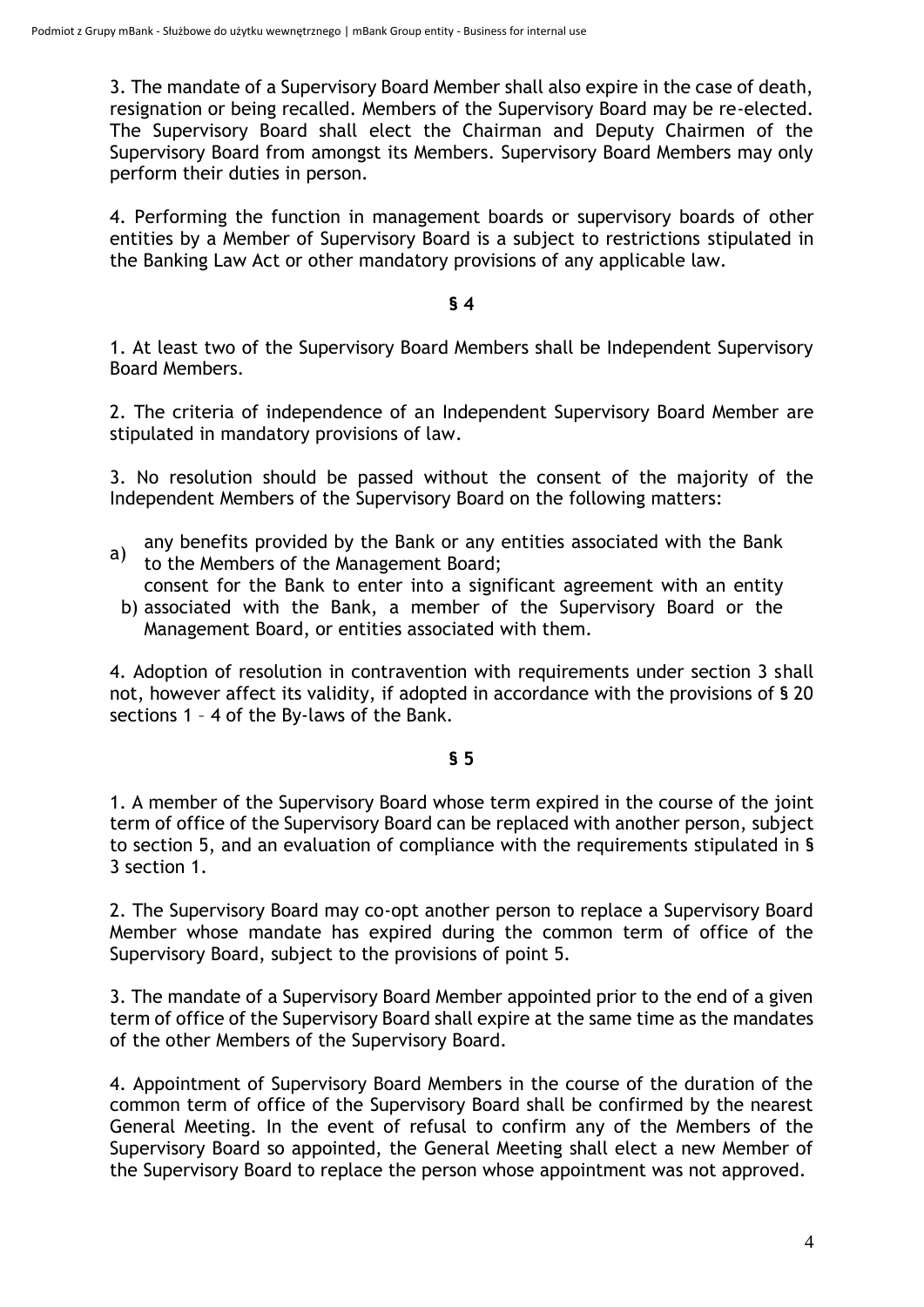5. If owing to the expiry of the mandates of Supervisory Board Members during their common term of office on the Supervisory Board the number of Supervisory Board Members is less than 5, the Supervisory Board shall appoint new Members of the Supervisory Board to replace those whose mandates have expired.

6. If owing to the expiry of the mandates of Supervisory Board Members during their common term of office on the Supervisory Board the number of Independent Supervisory Board Members in the sense of § 4.2 is less than two Supervisory Board Members or less than the number of Independent Supervisory Board Members elected by the General Meeting, the Supervisory Board shall elect new Independent Members of the Supervisory Board to replace those whose mandates have expired taking the terms of § 17.5 of the By-laws into consideration. The Supervisory Board shall propose candidates for the new Supervisory Board Members.

## **§ 6**

1.Candidates for new Supervisory Board Members may also be proposed by Supervisory Board Members of the current term of office.

2. Proposed candidates should have the adequate educational, professional and personal background, represent high moral standards, and be ready to devote enough time to properly perform their function on the Supervisory Board.

3. Detailed grounds for becoming a Supervisory Board Member of the Bank should be provided for each candidate.

### **§ 7**

Candidates for Supervisory Board Members shall, two weeks before the General Meeting supposed to elect those Members, provide the Management Board with a short CV including in particular their personal, factual, and organisational links with the relevant shareholder of the Bank to be published pursuant to separate regulations, with exception that the Candidate for the Supervisory Board Member knows about his candidacy and agrees for the above transfer of his personal data. Candidates for Supervisory Board Members and Supervisory Board Members shall also notify the Management Board of any changes of their personal, factual, and organisational links with the relevant shareholder of the Bank and about functions performed in management boards or supervisory boards of other entities.

# **§ 8**

1. Supervisory Board Members shall inform the Management Board of any purchase or sale of shares of the Bank in accordance with generally applicable law, including without limitation the Trading in Financial Instruments Law Act.

2. The obligation mentioned in point 1 includes all transactions made by:

a) the Supervisory Board Member;

b) the Supervisory Board Member's spouse and/or a person being with the Supervisory Board Member in factual cohabitation;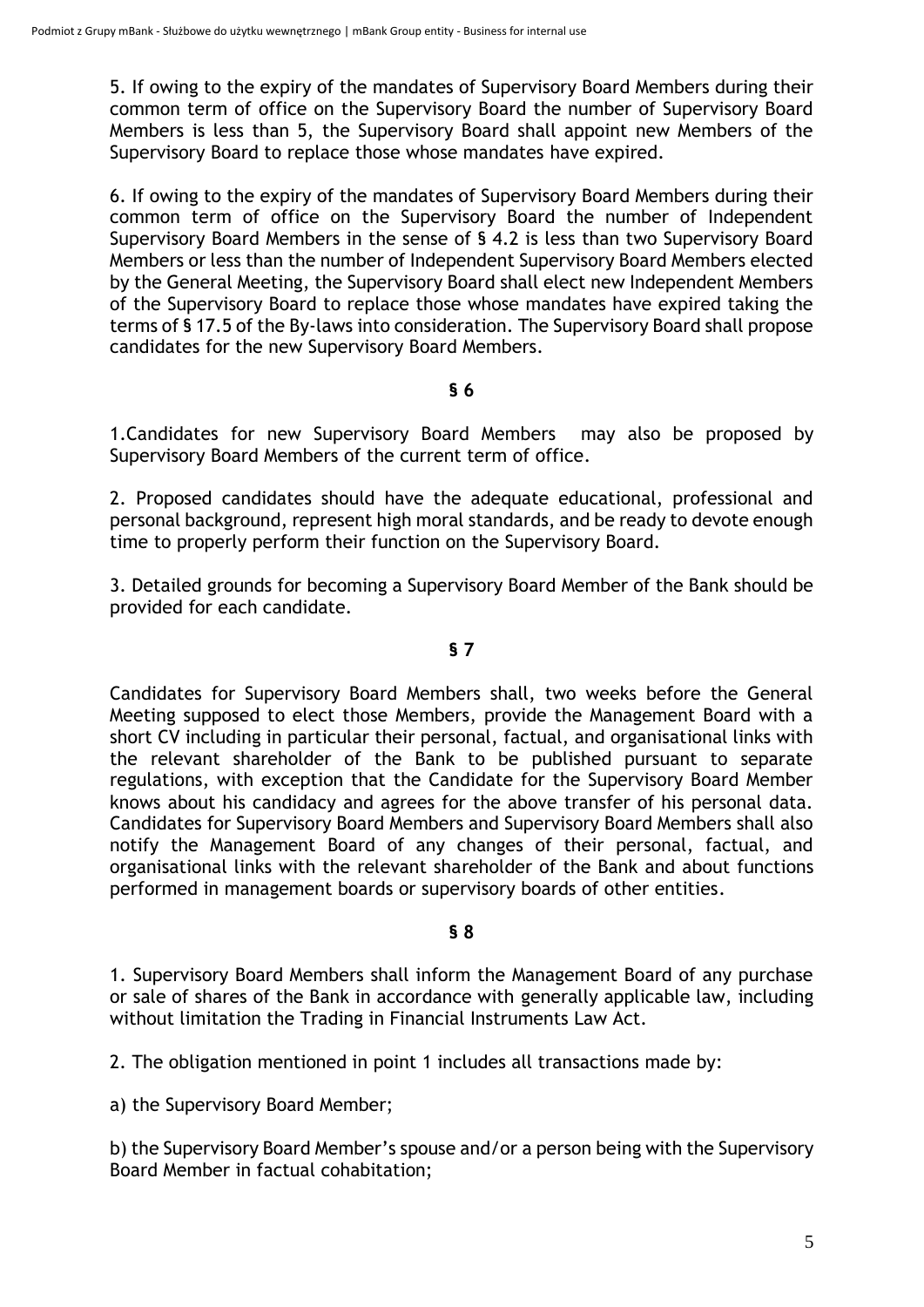c) children being dependant from the Supervisory Board Member or persons bound with the Supervisory Board Member by adoption, custody and/or *ad hoc* guardianship;

d) other relatives and relatives by affinity, who have been keeping the household together with the Supervisory Board Member for at least one year;

e) entities:

- i) in which the Supervisory Board Member and/or a person described in points b)-d) above participates in these entities' management and/or supervisory bodies; and/or in the organisational structure of which the Supervisory Board Member and/or a person described in points b)-d) above holds a managerial positions and has a constant access to confidential information relating to this entity as well as competences to the extent of making decisions influencing on this entity's development and business perspectives, and/or
- ii) which are directly or indirectly controlled by the Supervisory Board Member and/or a person described in points b)-d) above; and/or
- iii) which business brings profits to the Supervisory Board Member and/or a person described in points b)-d) above;
- iv) which economic interests are equal to economic interests of the Supervisory Board Member or a person described in points b)-d) above.

3. A Supervisory Board Member is obliged to inform the Management Board of the Bank on:

a) a purchase or sale of shares of the Bank's subsidiaries or companies dominating the Bank; and

b) transactions made between Supervisory Board Members and the Bank's subsidiaries or companies dominating the Bank;

if the one-time value of the transaction exceeds the Polish Zloty denominated equivalent of Euro 500,000,

and

c) his or her relations of the economic, family or other nature with any shareholder holding a stake of minimum 5% of total amount of votes at the General Meeting which may affect the position of the Supervisory Board member on an issue being a subject of a resolution of the Supervisory Board.

#### **§ 9**

The first meeting of the Supervisory Board shall take place not later than 14 days after the Supervisory Board has been elected by the General Meeting; at this meeting, the Supervisory Board shall elect its Chairman and Deputy Chairmen from amongst its Members. The election shall take place by an ordinary majority of votes cast by Members present at the Supervisory Board meeting, when at least half of the Members are present at the meeting.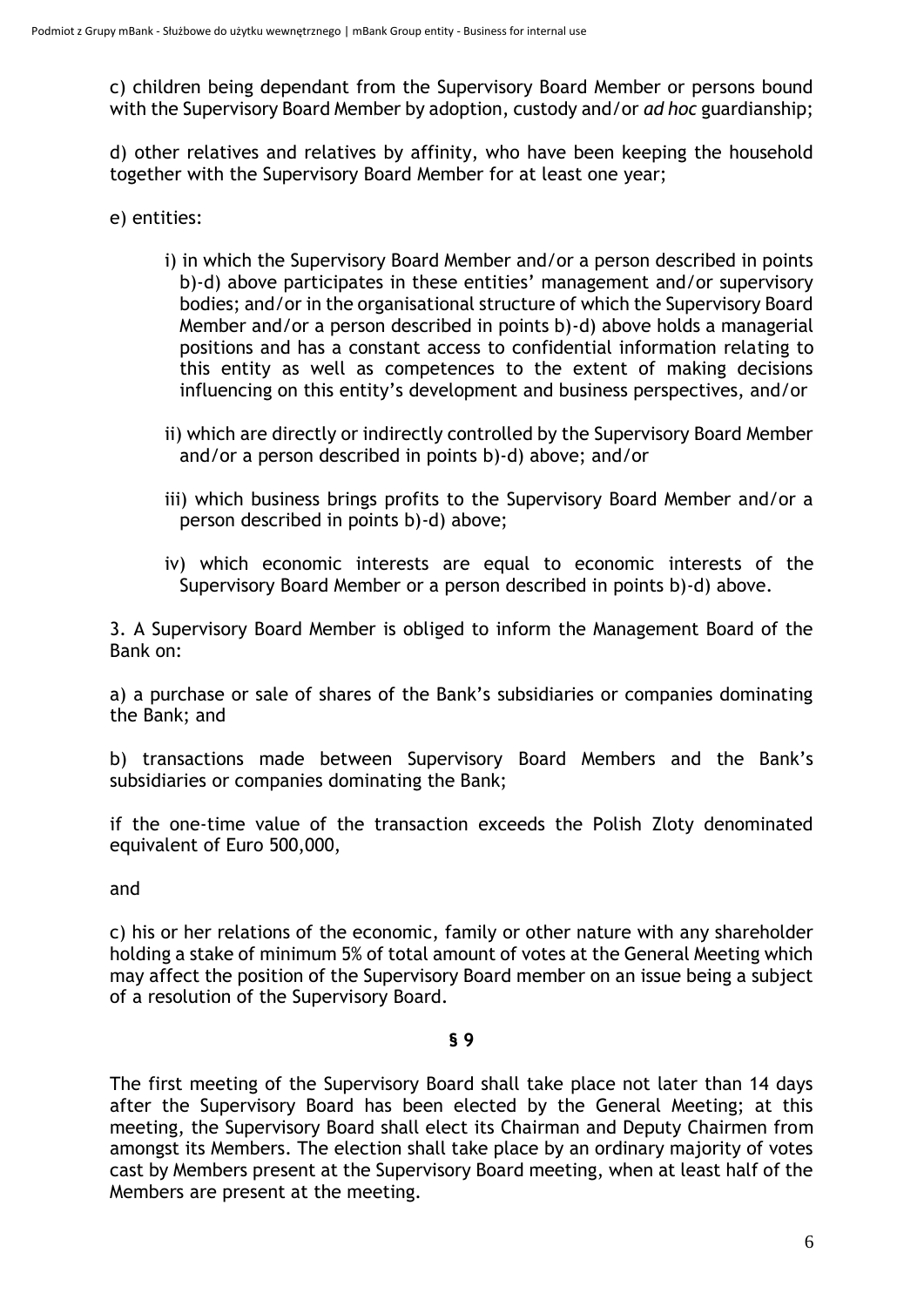# **§ 10**

1. Meetings of the Supervisory Board shall be convened by the Chairman of the Supervisory Board as need be, but at least three times a year. A meeting of the Supervisory Board shall be convened by the Chairman of the Supervisory Board by his own initiative or at the motion of the Bank's Management Board or at the motion a Supervisory Board Member.

2. The Chairman of the Supervisory Board shall preside over Supervisory Board meetings. In his absence, this function shall be performed by the Deputy Chairman of the Supervisory Board. In case both the Chairman and the Deputy Chairman are absent, the meeting shall be chaired by a Supervisory Board Member elected by those present at the meeting.

3. Notification of a convened meeting along with the proposed agenda for the meeting, drafted by the Chairman of the Supervisory Board or the Deputy Chairman, shall be sent to Supervisory Board Members by registered mail with confirmation of delivery, by fax or e-mail not less than 14 days in advance of the date of the meeting. Information materials pertaining to matters included in the agenda and draft resolutions shall be sent along with the notification that a Supervisory Board meeting is convened. In urgent cases and if no Member of the Supervisory Board disagrees, the period in question may be shortened and notification of the meeting may be made by telefax or e-mail. Documents may be sent gradually as they are produced.

4. All Members of the Management Board shall be invited to Supervisory Board meetings and notified of the draft agenda, subject to § 16.1.

5. Motions of Members of the Supervisory Board and the Management Board shall be included in the agenda provided that they had been received before the agenda was sent out.

6. The agenda of a Supervisory Board meeting shall not be modified or extended during the relevant meeting. This shall not apply in case all Supervisory Board Members are present and approve such a modification or extension of the agenda, or if the Supervisory Board has to take action to protect the Bank against a loss, and where the relevant draft resolution pertains to a potential conflict of interest between a Supervisory Board Member and the Bank.

# **§ 11**

Each Supervisory Board Member shall refrain from professional or other activities which might cause a conflict of interest or adversely affect their reputation as Supervisory Board Member and shall notify all other Supervisory Board Members of any conflict of interest as it arises or a potential conflict of interest and shall refrain from taking the floor in discussion and from voting on the resolution pertaining to the situation subject to the conflict of interest or the potential conflict of interest.

# **§ 12**

1. In order to make the work of the Supervisory Board more efficient and to limit the duration of the meetings, the Supervisory Board may delegate specific supervisory tasks to particular Board Members. The delegated Board Members may appoint *ad*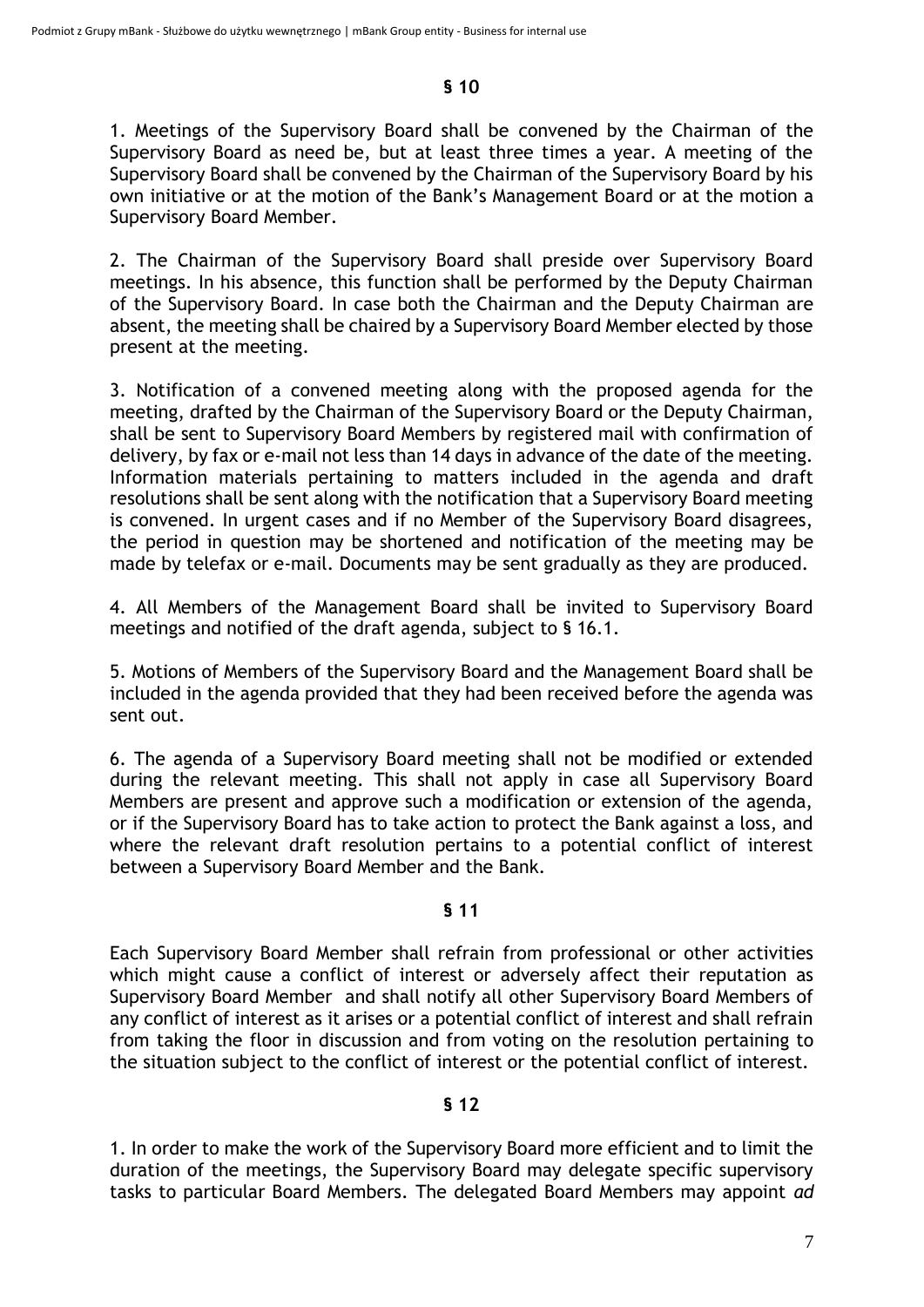*hoc* task forces responsible for analysing particular aspects of the work of the Supervisory Board.

2. The Supervisory Board may in a resolution appoint Standing Committees whose Members shall perform their functions as Members of the Supervisory Board delegated to carry out specific supervision activities at the Bank.

3. In particular, the Supervisory Board may appoint the following Standing Committees:

1) the Executive and Nomination Committee, whose authority includes, among others, the following:

a) to exercise regular supervision of the operations of the Bank between meetings of the Supervisory Board;

b) authorising the Board of Management to acquire, encumber, and sell real estate, a perpetual usufruct or part of real estate and stock and participatory shares in companies as well as other fixed assets, if the value of the said transactions exceeds 1% of the Bank's own funds, as defined in § 33 of the By-laws of the Bank, as per December 31 of the preceding year. Such authorisation is not required if such acquisition results from execution, bankruptcy, or negotiation procedures, or other settlements with the Bank's debtors, or in the case of sale of assets so acquired. In the case of such acquisitions, resulting from execution, bankruptcy, or negotiation procedures, or other settlements with the Bank's debtors, or in the case of sale of assets so acquired, the Board of Management is obliged to inform the Executive and Nomination Committee of any such activity;

c) recommending candidates to the Management Board and Supervisory Board based on the criteria for suitability of the Management Board and Supervisory Board as a whole and of individual Management Board and Supervisory Board members designated under the Suitability Policy of mBank, as well as on the diversity criteria for the composition of the Management Board and Supervisory Board;

d) defining the scope of duties for a candidate for the Management Board and Supervisory Board and requirements for knowledge and expertise, as well as assessing the expected time commitment necessary to perform the function;

e) effectuating periodic evaluation of a structure, size, composition and effectiveness of activities of the Management Board and recommending changes with this respect to the Supervisory Board;

f) effectuating periodic evaluation of knowledge, competence and experience of the Management Board as a whole and each of its members, as well as informing the Management Board about the results of this evaluation.

2) the Audit Committee, whose authority includes, among others, the following:

a) to formulate and present recommendations regarding election of entity entitled to audit the financial statements of the Bank by the General Meeting;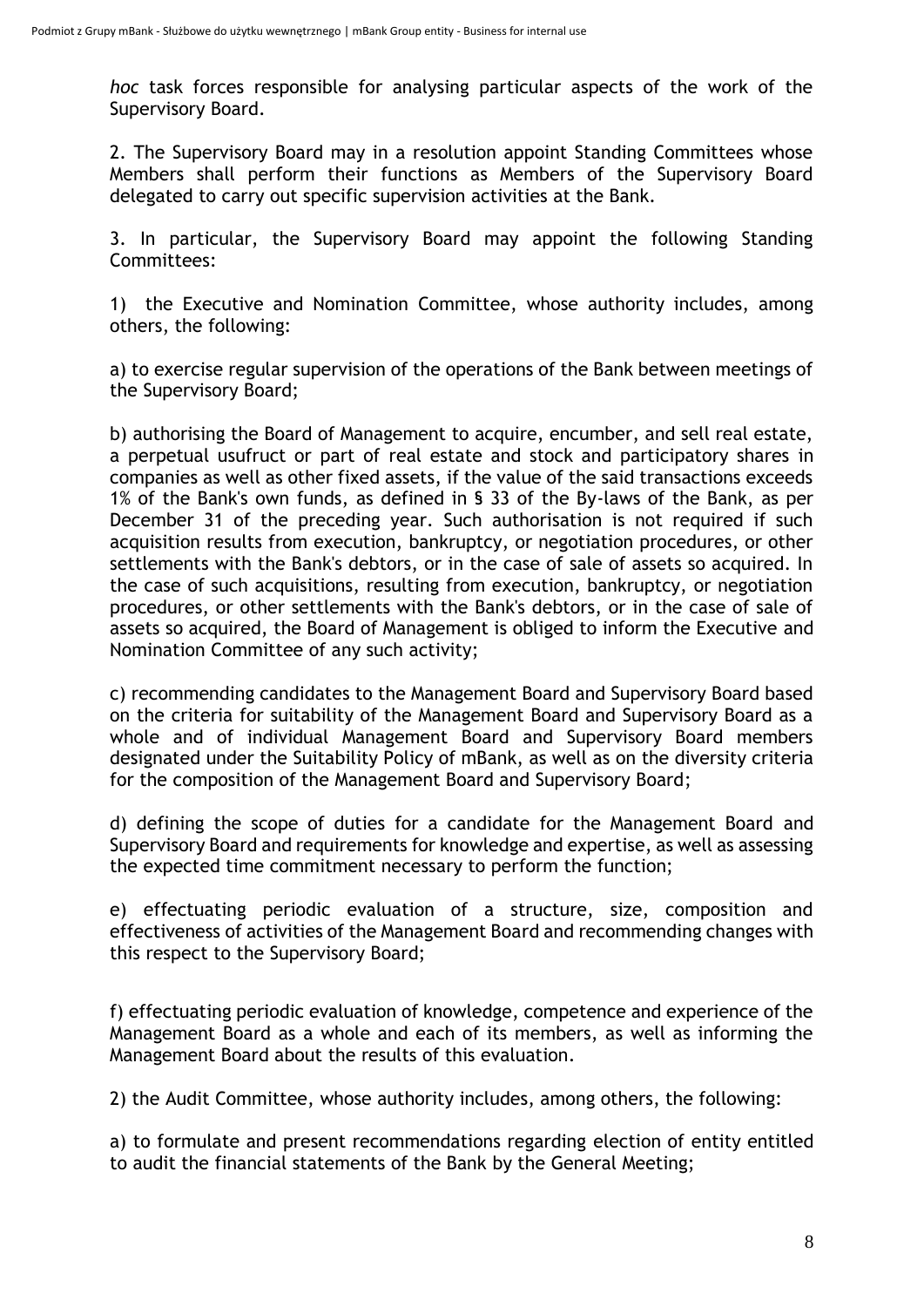b) to recommend approval or rejection of financial statements by the Supervisory Board;

c) to monitor: the financial reporting process, effectiveness of internal control and risk management systems, as well as internal audit and financial audit activities;

d) to recommend to the Supervisory Board acceptance or refusal of acceptance for appointment and dismissal of a person managing the Internal Audit Department and the Compliance Department;

e) to prepare policies and procedures regarding election of entity entitled to audit financial statements of the Bank, as well as providing by this entity of permitted non-audit services;

f) providing the Supervisory Board with an opinion regarding annual evaluation of adequacy and effectiveness of the control function, Compliance Department and Internal Audit Department;

g) to recommend approval or disapproval to the Supervisory Board of principles of disclosure policy of the Bank regarding capital adequacy;

h) to recommend approval or disapproval to the Supervisory Board of compliance policy of the Bank and the annual report on compliance risk management at the Bank.

3) The Risk Committee, whose authority includes, among others, the following:

a) exercising regular supervision of credit risks, market risks, liquidity risks and nonfinancial risks, including operational risk, as well as recommending to approve individual counterparty risk according to parameters defined by the Supervisory Board from time to time;

b) to recommend approval or disapproval to the Supervisory Board for transactions between the Bank and the Members of the Bank's bodies, as provided by the Banking law;

c) to recommend approval or disapproval to the Supervisory Board for principles of disclosure policy of the Bank regarding risk management;

d) to recommend approval or disapproval to the Supervisory Board for strategies and policies prepared by the Management Board, in particular outlined in the internal capital adequacy assessment process, and as defined by resolutions of the Supervisory Board;

e) to issue opinions about the Bank's overall current and future risk appetite and strategy;

f) to issue opinions about the Bank's risk management strategy developed by the Management Board and information regarding execution of this strategy presented by the Management Board and to support the Supervisory Board in supervising implementation of the Bank's risk management strategy by the senior management.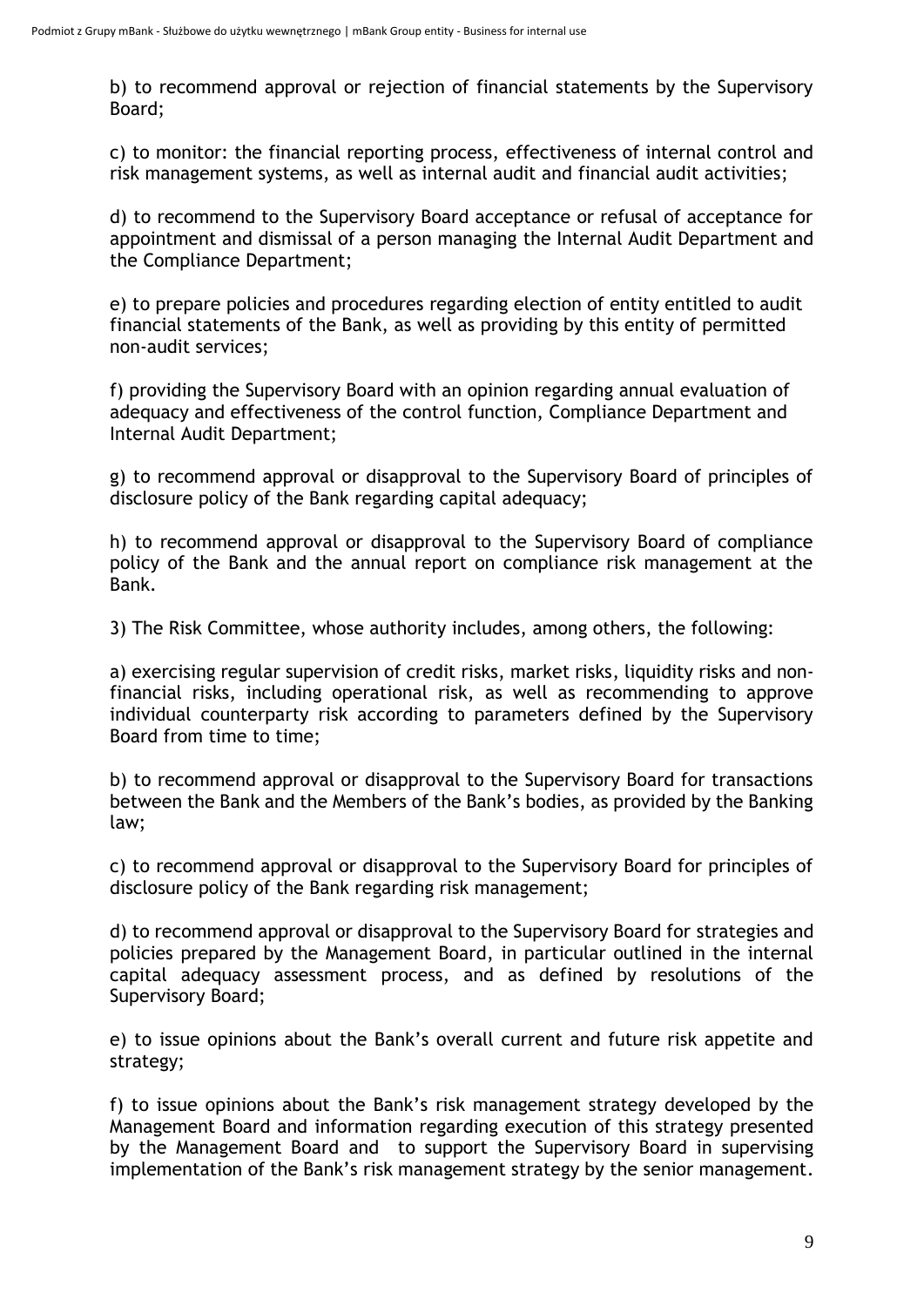4) The Remuneration Committee, whose authority includes, among others, the following:

a) to review principles and amounts of remuneration of Members of the Management Board, including the setting of relevant amounts;

b) to table opinions concerning approval for Members of the Management Board of the Bank to engage in competitive activity;

c) to issue recommendations to the Supervisory Board regarding: general guidelines for the Management Board on the level and structure of remuneration for the senior management of the Bank and the policy of variable items of remuneration of the persons holding managerial positions at the Bank;

d) to monitor the level and structure of remuneration of the senior management.

e) to issue opinions and monitor the remuneration policy adopted by the Bank and assist the Bank's bodies in matters regarding development and implementation of this policy.

5) The IT Committee, whose authority includes, among others, the following:

a) to exercise regular supervision of the IT and IT security of the Bank between meetings of the Supervisory Board;

b) to analyse the periodic reports for the Supervisory Board regarding IT and IT security;

c) to present to the Supervisory Board conclusions from the analysis of the periodic reports on IT and IT security.

4. The Audit Committee shall include at least three members, however at least one member of the Audit Committee shall have knowledge and skills in accounting or audits of financial statements. Majority of members of the Audit Committee, including its Chairman, shall be Independent Supervisory Board Members.

5. The Supervisory Board is entitled to define afore mentioned parameters, further rights and authorities of the Risk Committee.

6. The Supervisory Board shall in a resolution define the authority of the Committees mentioned in point 2.

7. The Risk Committee acts according to the following regulations:

a) Meetings of the Risk Committee shall be convened by the Chairman of the Risk Committee at his discretion, but at least four times a year. They shall also be convened by the Chairman of the Risk Committee at the motion of a Member of the Risk Committee or of the Member of the Supervisory Board. All Members of the Risk Committee shall be invited and notified of the draft agenda.

b) Individual counterparty risk according to parameters defined by Supervisory Board will be presented by the Chief Risk Officer to the Risk Committee for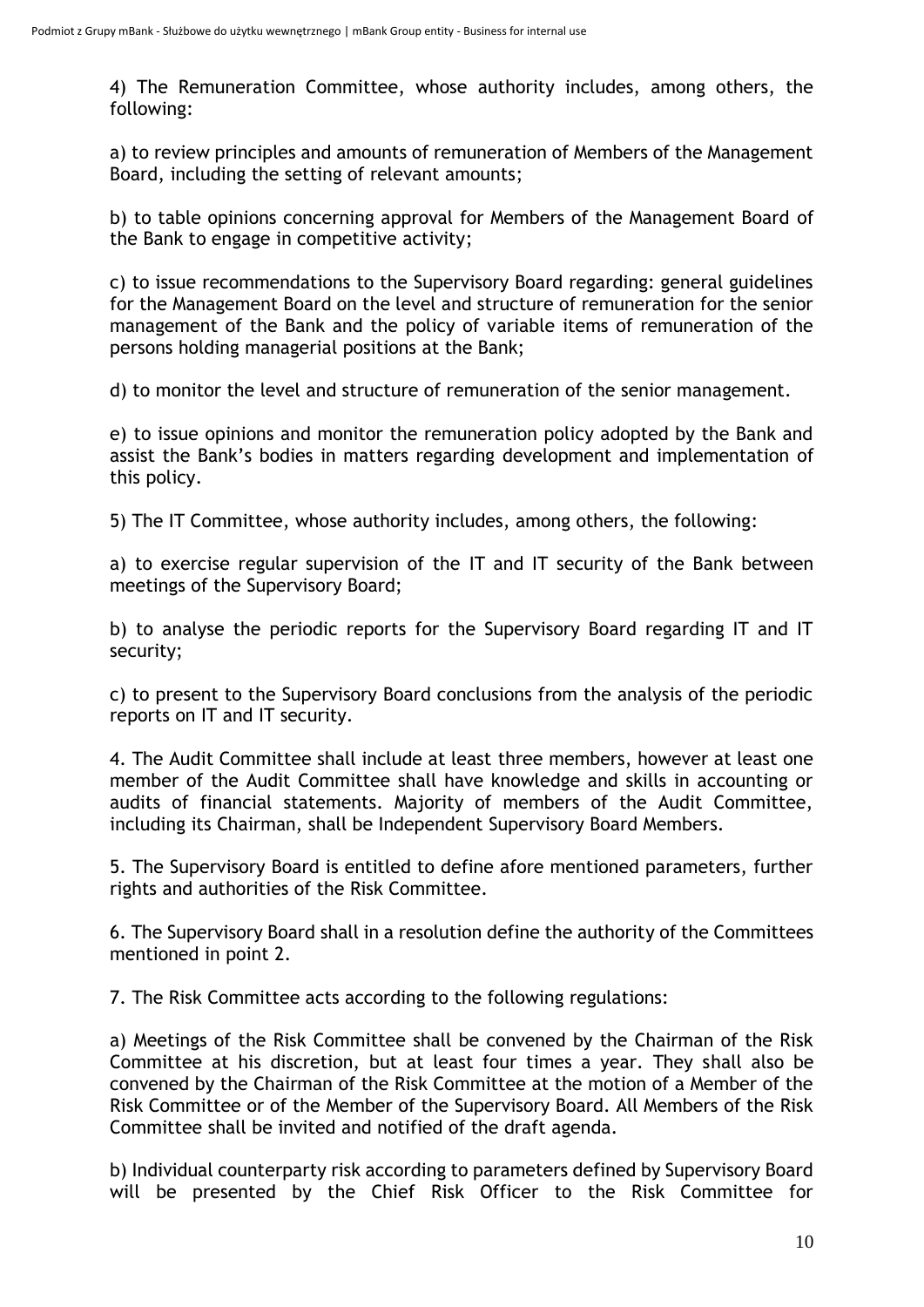recommendation, after decision by the Credit Committee of the Bank's Management Board. The Risk Committee also recommends approval or disapproval to the Supervisory Board for transactions between the Bank and the Members of the Bank's bodies, as provided by the Banking Law. Risk Committee exercises regular supervision of credit risks, market risks, operational risks and liquidity risks.

8. In the case, that other Standing Committees are appointed pursuant to § 12.2, each Committee shall elect the Chairman of the Committee from amongst the Members of the Committee.

9. Meetings of Committees described in § 12.3 point 1, 2 and 4 shall be convened by the Chairman of the Committee by his own initiative, at the motion of a Member of the Committee or the Chairman of the Supervisory Board.

10. The Standing Committees of the Supervisory Board shall report to the Supervisory Board with annual reports. The Bank shall make the report available to the shareholders before the General Meeting.

## **§ 13**

1. The Supervisory Board shall adopt resolutions at its meetings provided that at least half of the Supervisory Board Members are present at the meeting, and that notification concerning the meeting has been sent to all Members pursuant to § 10.3. In the case of an equal number of opposing votes, the vote of the Chairman of the Supervisory Board shall prevail, subject to § 4.3.

2. Supervisory Board Members may participate in the adoption of resolutions of the Supervisory Board by casting their vote in writing with the intermediation of another Supervisory Board Member. Such casting of votes cannot concern issues introduced to the agenda at the meeting of the Supervisory Board.

3. Members of the Supervisory Board may also attend a meeting and adopt resolutions using means of direct remote communication, ensuring communication in real time between all the participants as well as the possibility to identify all participants of the meeting, while maintaining safety rules adopted in the Bank. Such a fact should be recorded in the minutes of the respective Supervisory Board meeting. Detailed information regarding attending a Supervisory Board meeting using means of direct remote communication shall be provided with the proposed agenda for the meeting.4. In exceptional cases, including current affairs of the Bank, at the motion of, *inter alia*, the President of the Management Board, a Supervisory Board resolution may be adopted in writing, if more than half of Supervisory Board Members opt in its favour by placing their signature upon the received text of the resolution in question, provided that all the Members have been notified of the content of the draft resolution concerned.

5. Resolutions of the Supervisory Board passed during a particular term of office shall be assigned subsequent numbers followed by the year and the date; they shall be signed by the chairman of the meeting, according to § 10.2, and by the Secretary to the Supervisory Board who is keeping the minutes.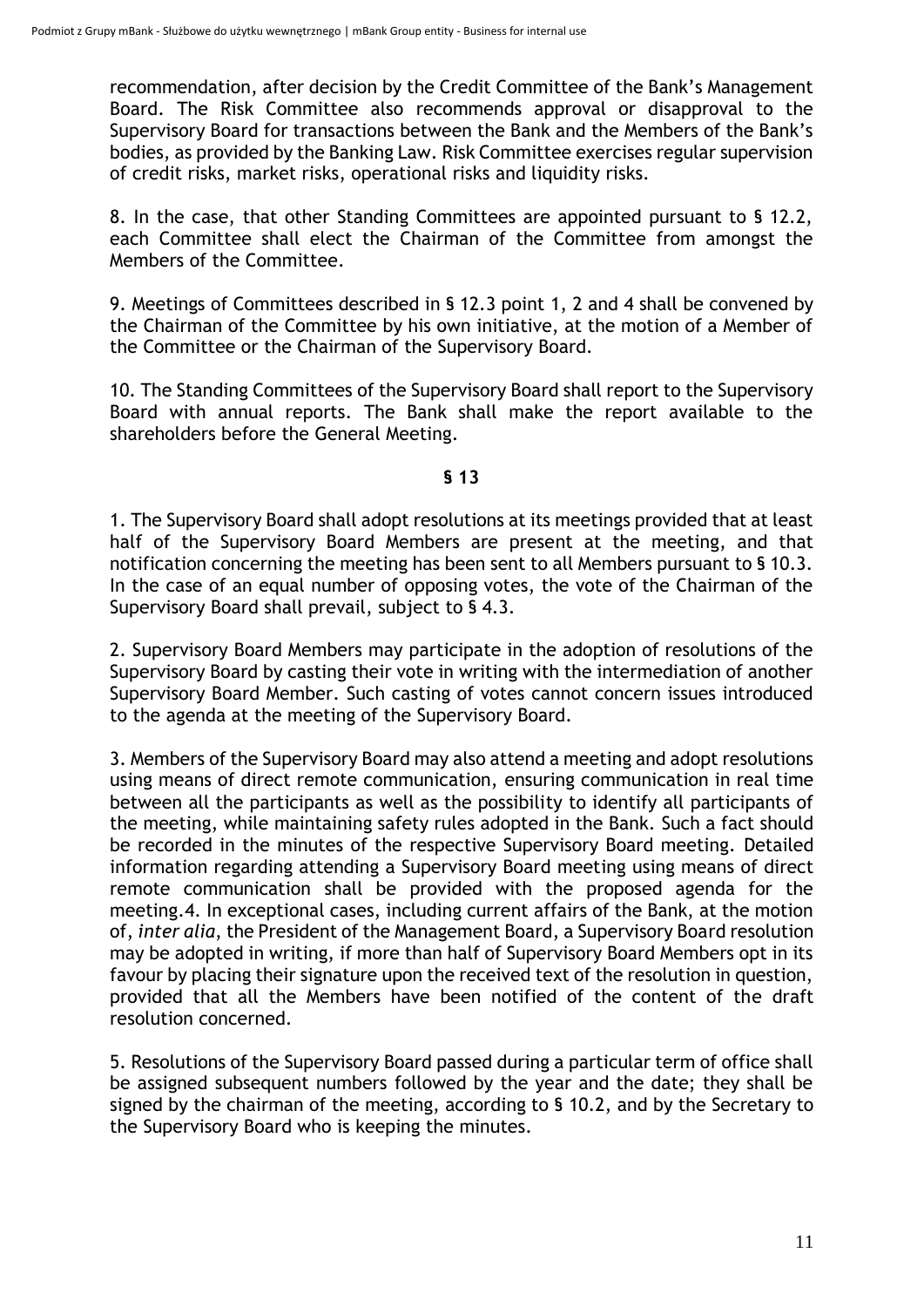6. In all cases where a signature of a Supervisory Board Member or the Secretary to the Supervisory Board is required, a qualified electronic signature is equal to a handwritten signature.

7. Resolutions of the Supervisory Board and materials presented to Members of the Supervisory Board shall remain confidential until published pursuant to, depending on circumstances:

a) binding provisions of law relating to reporting obligations; and/or

b) a decision of the Supervisory Board or the Management Board;

and they shall not be disclosed to third parties.

## **§ 14**

In addition to those matters which the meeting has been convened to decide or discuss, the agenda of a meeting shall also include information concerning the adoption of resolutions by the Supervisory Board pursuant to § 13.4, and a report on all important aspects of the Bank's operations and risks related to its operations as well as risk management tools for the period since the previous meeting of the Supervisory Board.

# **§ 15**

1. Supervisory Board meetings shall be recorded by drafting their minutes. The minutes shall include at least the agenda, the full names of Supervisory Board Members present, subject to the provisions of § 13.3, the number of votes cast for particular resolutions and indication of dissenting opinions. The minutes shall be signed by the Supervisory Board Members present and by the Secretary to the Supervisory Board responsible for keeping the minutes.

2. Minutes of Supervisory Board meetings that took place during its term in office shall be filed by the Bank.

# **§ 16**

1. Supervisory Board meetings may be attended by Members of the Management Board, except in cases directly concerning the Management Board or its Members, in particular with regard to recalling, accountability, and remuneration of Management Board Members.

2. The Chairman of the Supervisory Board may invite any persons, in particular if so requested by the President of the Management Board, for an entire Supervisory Board meeting or its part.

3. The Chairman of the Supervisory Board shall be informed about the agenda and date of every Management Board Meeting and shall be authorized to participate in Management Board meetings.